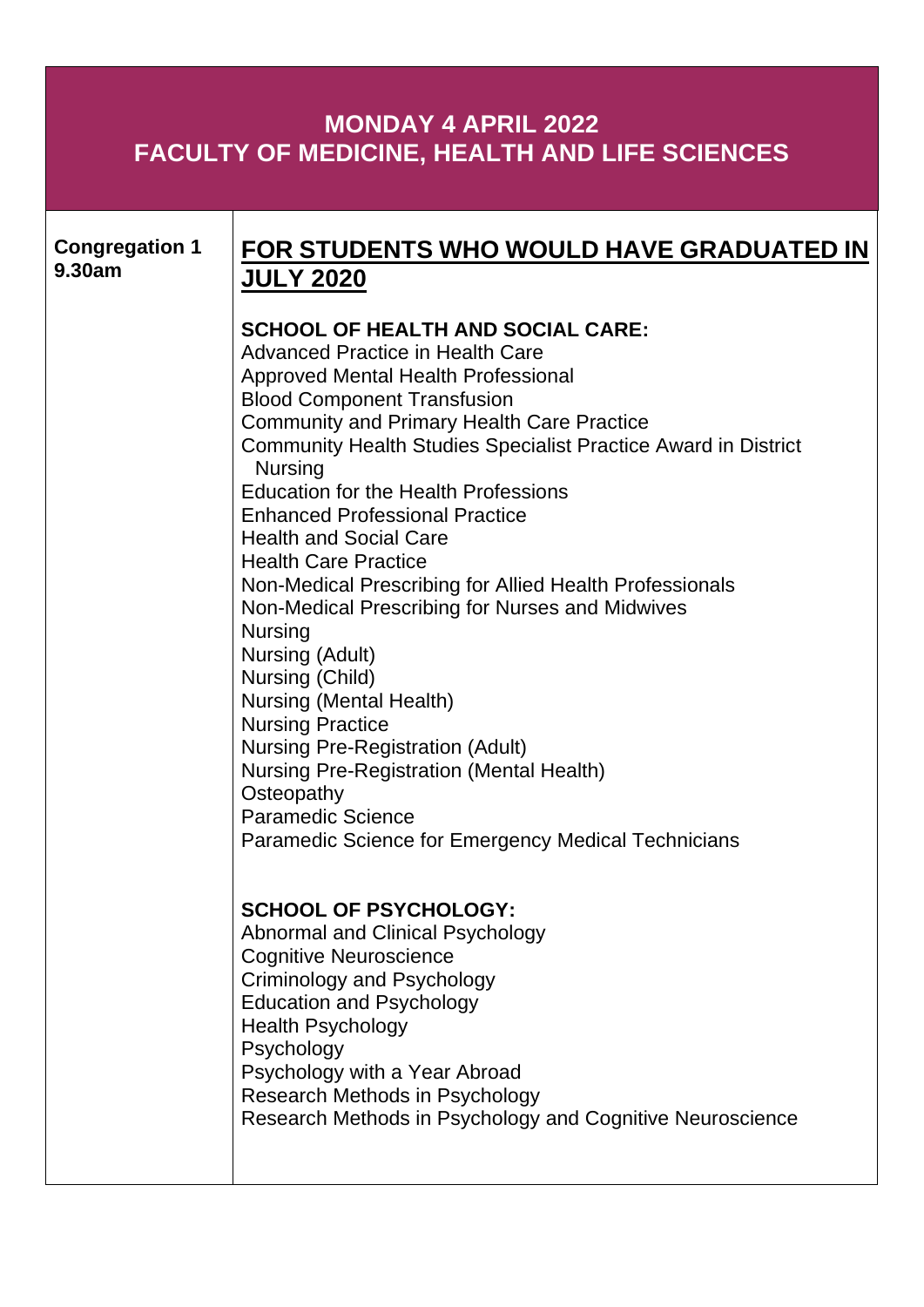| <b>Congregation 2</b> | FOR STUDENTS WHO WOULD HAVE GRADUATED IN                                                             |
|-----------------------|------------------------------------------------------------------------------------------------------|
| 1.30pm                | <b>DECEMBER 2020</b>                                                                                 |
|                       |                                                                                                      |
|                       | <b>SCHOOL OF HEALTH AND SOCIAL CARE:</b>                                                             |
|                       | <b>Advanced Practice in Health Care</b>                                                              |
|                       | <b>Advanced Specialist Blood Transfusion Practice</b>                                                |
|                       | <b>Blood Component Transfusion</b>                                                                   |
|                       | <b>Community and Primary Health Care Practice</b>                                                    |
|                       | <b>Community Health Studies Specialist Practice Award in District</b>                                |
|                       | <b>Nursing</b><br><b>Education for the Health Professions</b>                                        |
|                       | <b>Enhanced Paramedic Practice</b>                                                                   |
|                       | <b>Enhanced Professional Midwifery Practice</b>                                                      |
|                       | <b>Enhanced Professional Practice</b>                                                                |
|                       | <b>Health Care Studies</b>                                                                           |
|                       | Healthcare Science (Audiology)                                                                       |
|                       | Healthcare Science (Cardiac Physiology)                                                              |
|                       | Healthcare Science (Neurophysiology)                                                                 |
|                       | Healthcare Science (Nuclear Medicine)                                                                |
|                       | Healthcare Science (Radiotherapy Physics)                                                            |
|                       | Healthcare Science (Respiratory and Sleep Physiology)<br>Long Term and Chronic Conditions Management |
|                       | <b>Maternity Care</b>                                                                                |
|                       | <b>Medical Law and Ethics</b>                                                                        |
|                       | <b>Midwifery</b>                                                                                     |
|                       | Non-Medical Prescribing for Allied Health Professionals                                              |
|                       | Non-Medical Prescribing for Nurses and Midwives                                                      |
|                       | <b>Nursing</b>                                                                                       |
|                       | Nursing (Adult)                                                                                      |
|                       | Nursing (Child)                                                                                      |
|                       | <b>Nursing (Mental Health)</b>                                                                       |
|                       | <b>Nursing Pre-Registration (Adult)</b>                                                              |
|                       | <b>Nursing Pre-Registration (Mental Health)</b><br><b>Paramedic Science</b>                          |
|                       | <b>Professional Practice</b>                                                                         |
|                       | <b>Social Work</b>                                                                                   |
|                       | Social Work and Social Care                                                                          |
|                       | Specialist Community Public Health Nursing (Health Visiting)                                         |
|                       | Specialist Community Public Health Nursing (School Nursing)                                          |
|                       | <b>SCHOOL OF PSYCHOLOGY:</b>                                                                         |
|                       | <b>Abnormal and Clinical Psychology</b>                                                              |
|                       | <b>Clinical Psychology and Mental Health</b>                                                         |
|                       | <b>Cognitive Neuroscience</b>                                                                        |
|                       | Psychology                                                                                           |
|                       | Research Methods in Psychology                                                                       |
|                       |                                                                                                      |